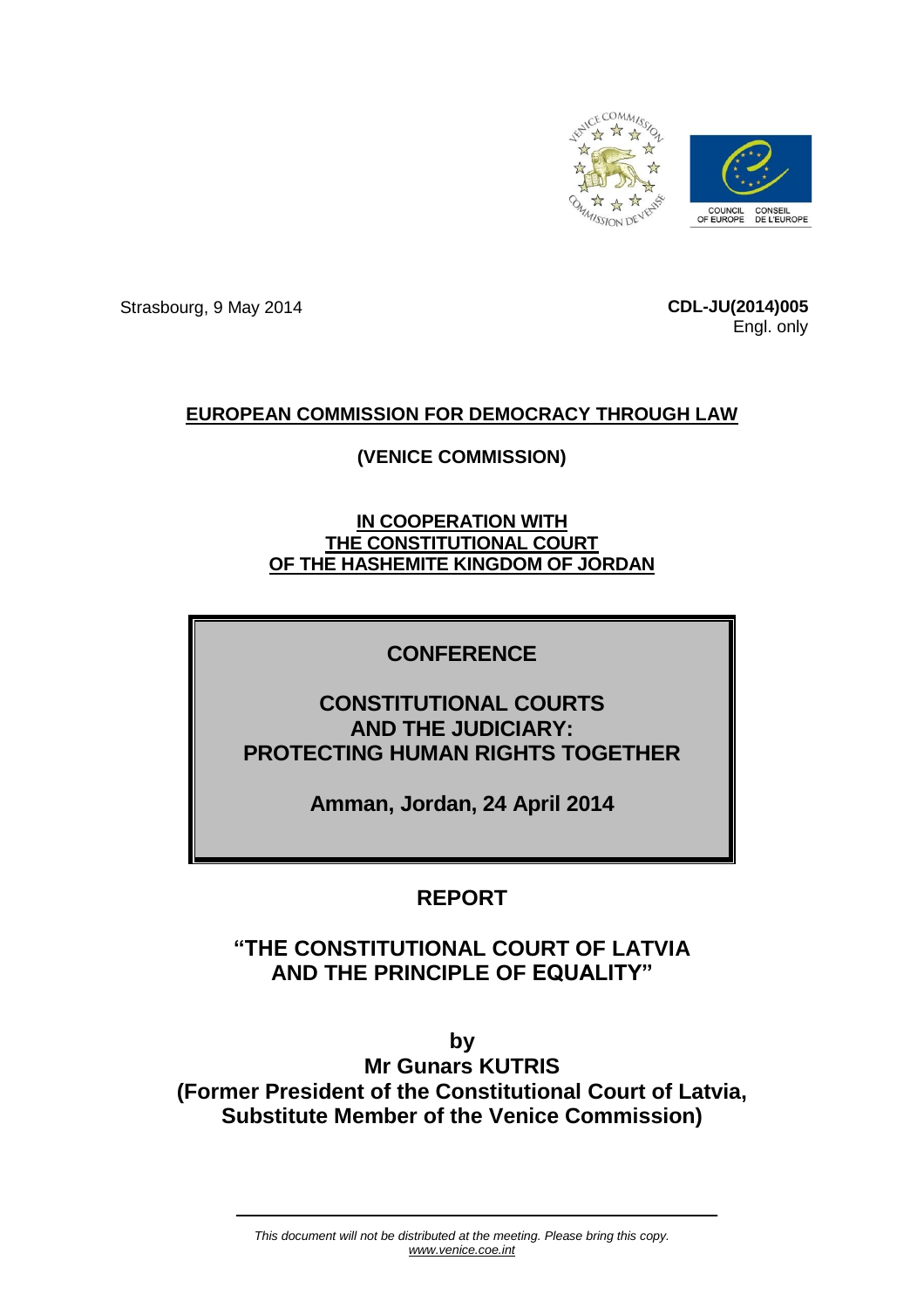### **Introduction**

[1] The Constitutional Court of Latvia (in Latvian – Satversmes tiesa; hereinafter - CCL) similarly to the Constitutional Court of Jordan (hereinafter – CCJ) assesses, whether the principle of equality has been ensured, by adjudication a concrete case on the compatibility of a norm with the Constitution.

CCL has broader possibilities to protect human rights (including the right to equal treatment), since the person himself or herself may submit an application to the Court – the institution of constitutional complaint operates in Latvia. However, it should be added that the jurisdiction of the Constitutional Court of Latvia allows assessing only the legal provision itself, but not the constitutionality of the action taken by persons or institutions applying it.

However, this difference in jurisdictions of the courts should not influence the process of assessment itself and the content of the principle of equality. Thus, the insights expressed in the case law and judgements of CCL could be used in Jordan's jurisprudence.

[2] Also CCL, in analysing the content of the principle of equality, has referred to the case law of the constitutional courts in other countries.

[2.1] For example, in the case regarding the service pensions of military personnel, the Court referred to the case law of the German Federal Constitutional Court, since, similarly to Latvia's Satversme (i.e., the Constitution), also the first part of Article 3 in German Fundamental Law provides: "All people shall be equal before the law." German legal scholars, in analysing the case law of German Federal Constitutional Court, have noted that the first part of Article 3 of the Fundamental Law is of practical significance in almost all fields of life. Inter alia, the importance of this norm in the social field is emphasized in particular. The legislator's effort to implement justice, by establishing more special regulations, at the same time often leads to a conflict with the first part of Article 3 in the Fundamental Law, to which those, to whom such regulation has not granted advantages, refer to.

[2.2] The Constitutional Court of Latvia has also used the insight by the Lithuanian Constitutional Court that "the principle of equality must be complied with both in adopting and applying laws. This principle requires evaluating homogenous facts in one and the same way, and forbids arbitrary different assessment of facts, which are essentially similar. On the other hand, the constitutional principle  $\Box$  equality before law  $\Box$  does not prohibit establishing in law different legal regulation with regard to some categories of persons, who are in different situations. The diversity of social life can become the basis for the type and content of legal regulation."

[3] Equality in the system of rights functions as a general principle of law.

Even though in a modern democratic state this principle functions independently of the fact, whether it is included in a positive legal norm or not, the constitution usually contains a direct reference to this principle – the principle is made positive.

[3.1] In Latvian Constitution, similarly to the Constitution of Jordan, the principle of equality is included in the Chapter on Fundamental Rights.

Concretely, Article 91of Satversme of Latvia provides:

"91. All human beings in Latvia shall be equal before the law and the courts. Human rights shall be realised without discrimination of any kind."

At this point I would like to draw your attention to the initial words of the norm. In Latvia equality is ensured to all (also – an illegal immigrant). Moreover, it is emphasized in a number of Judgements by CCL that the personal rights, freedoms and obligations, which are defined in the Satversme, are applicable also to legal persons, to the extent these rights,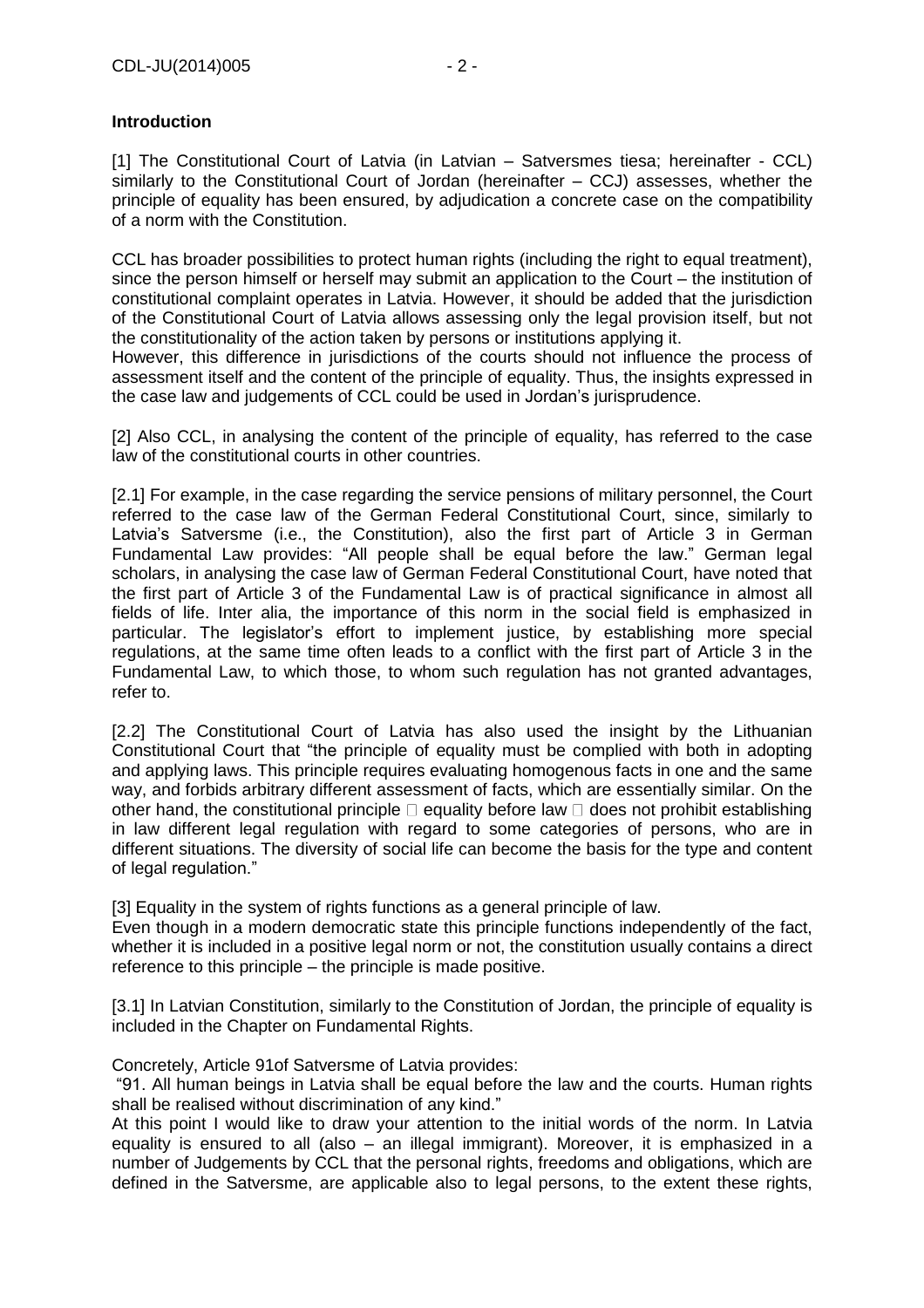freedoms and obligations, in conformity with their substance, can be applied to a legal person.

Thus, this article defines human right to equality, which is one of the most fundamental human rights.

[3.2] In the Constitution of Jordan the equality requirement is expressis verbis included in a number of articles, that is, Article 6.3 as the requirement to ensure equal opportunities with regard to work and education , and in Article 111 in connection with the state taxation policy . However, the main norm, which defines the principle of equality, is included in Article 6.1 of the Constitution of Jordan, and is very similar to an article in the Satversme:

"6.1. Jordanians shall be equal before the law with no discrimination between them in rights and duties even if they differ in race, language or religion."

#### **On the separation of two principles**

[4] In the Constitutions of both states the so-called "equality article" is split into two parts, separating the principle of equality and the prohibition of discrimination.

The Constitutional Court of Latvia, in interpreting Article 91 of the Constitution, has recognised that it contains closely interconnected, yet different principles: the principle of equality – in the first sentence – and the principle of prohibition of discrimination – in the second sentence.

Further on I shall briefly analyse also the issue of the legislator's discretion in the context of the principle of equality. But at this point, separating the two parts of this Article – the requirement of equality and the prohibition of discrimination, I would like to refer to the finding by CCL: "The legislator's discretion in the framework of implementing the principle of equality is broader than in the framework of implementing the principle of the prohibition of discrimination."

#### **The prohibition of discrimination**

[5] The prohibition of discrimination is a specific regulation within the framework of the principle of equality, which in addition does not permit unequal treatment or makes it difficult. The aim of the principle of prohibition of discrimination, which is embedded in the Constitution (the second sentence of the Article), is to prevent the possibility that a person's fundamental rights were restricted on the basis of an inadmissible criterion, for example, race, ethnicity or gender. Moreover, the burden of proof with regard to the absence of the violation of the principle of prohibition of discrimination, included in the Satversme, falls upon the State.

In difference to the Constitution of Jordan, these criteria are not enumerated in the Satversme of Latvia .

Already at the time of elaborating Chapter 8 of the Satversme (Fundamental Human Rights) (both in 1920–1922 and in 1990s), dissenting opinions were expressed concerning the need to supplement Article 91 of the Satversme with criteria, on the basis of which differential treatment of persons would not be allowed. It was suggested that a set of such criteria should include, for example, belonging to a certain race, ethnicity, gender, age, language, affiliation with a concrete political party, political opinion, religious or world view, social, material or official status, moreover, by creating this enumeration as an open range of prohibited criteria . However, the prohibited criteria were not listed. They were left in the care of theory and practice.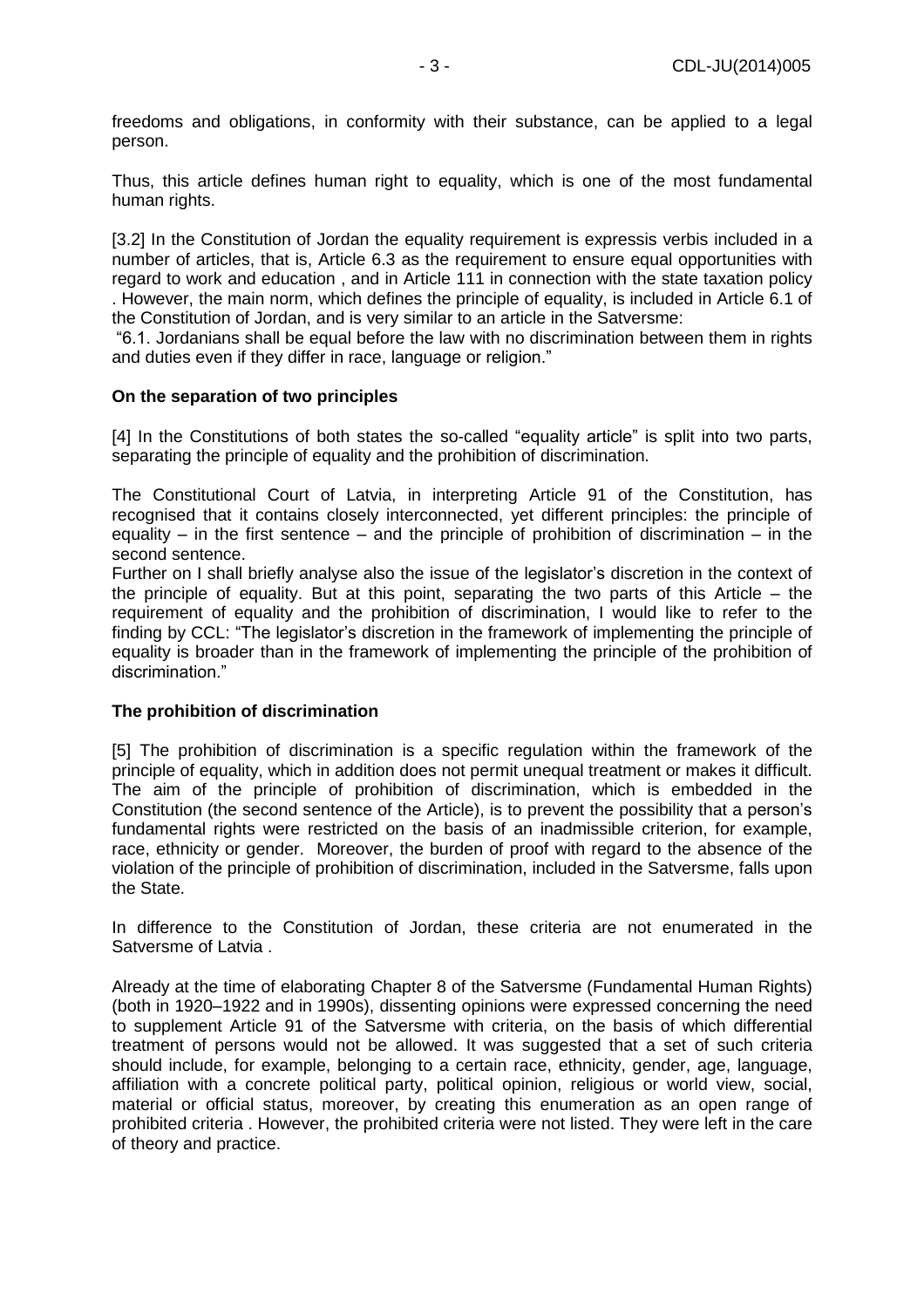### **The principle of equality**

[6] The Constitutional Court of Latvia in its judgements has noted that the principle of equality, which is enshrined in the Satversme, should guarantee the existence of a united legal order. Namely, its task is to ensure the implementation of such a requirement of a judicial state as a comprehensive impact of law upon all persons and application of law without any privileges. It also guarantees total effect of the law, objective and unbiased application of it, as well the fact that nobody is allowed to disobey injunctions of law. And yet, such uniformity of legal order does not mean levelling out, since "equality allows differential treatment, if it is justifiable in a democratic society".

The Constitutional Court, in explaining the content of the principle of equality, has recognised that the principle of equality forbids state institutions to adopt such norms that without reasonable grounds allow differential treatment of persons, who are in similar and according to concrete criteria comparable circumstances. However, the principle of equality allows and even demands differential treatment of persons, who are in different circumstances. And yet, it also allows differential treatment of persons, who are in similar circumstances, if there are objective and reasonable grounds for that.

To put it simply, in similar actual and legal circumstances the treatment should be similar, however in different circumstances the treatment should be different.

What does differential treatment "without reasonable grounds" mean? CCL has given an answer to this, namely: "Differential treatment lacks objective and reasonable grounds, if it has no legitimate aim or if the relationship between the chosen measures and the set aims is not proportional". Moreover, CCL has, innumerable times, verified, if the principle of equality has been ensured, by using this theoretical insight as the basis for it. (I shall discuss the methodology of assessment slightly later.)

[7] Article 116 of the Satversme enumerates those fundamental rights, which can be restricted; it also notes those values (legitimate aims), because of which the aforementioned rights can be restricted by law. Even though this Article does not mention that the right to equal treatment, guaranteed in Article 91, can be in general restricted, this does not mean that these rights are absolute and that no restrictions can be imposed upon them. CCL has noted that the Satversme is a uniform whole, and that the norms included in it should be interpreted in a systemic manner. An assumption that no restrictions at all can be imposed upon the rights envisaged by Article 91 of the Satversme would come into conflict with both their aims and the fundamental rights of other persons, guaranteed in other Articles of the Satversme.

Moreover, the Constitutional Court of Latvia, in interpreting the aforementioned Article of the Satversme, has gone even further. Namely, in the case on the duration of criminal proceedings, it noted that the legitimate aims in the context of the principle of equality are not only the ones referred to in Article 116 of the Satversme, but these can be any other reasonable aims. CCL, referring to the doctrine of constitutional law, recognised that any reasonable consideration may serve as a justified cause of differential treatment in comparable situations. The legislator must determine those legal situations, to which it attributes the same legal consequences, if this approach has an objective justification.

#### **On the application of the principle of equality and its assessment in interconnection with other rights**

[8] The Constitutional Court has repeatedly noted that the principle of legal equality should be, predominantly, applied together with other fundamental rights, since frequently it is impossible to decide how a case should be adjudicated only on the basis of this principle.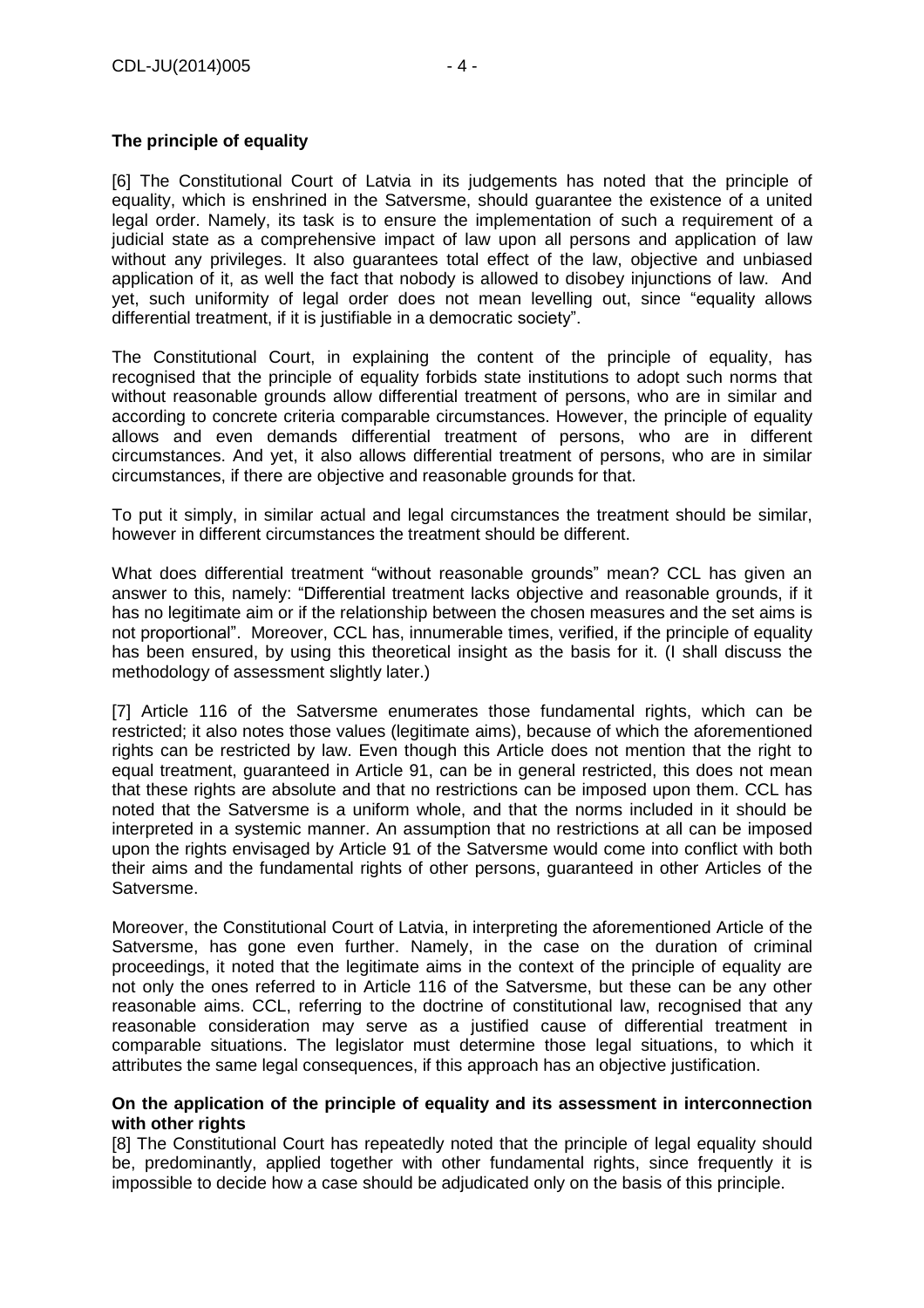The right to equal treatment, which is enshrined in the first sentence of Article 91 of the Satversme, is "relative", i.e., it may demand equal treatment, but per se cannot reveal what this treatment should be like, namely, should it be favourable or unfavourable. To select one of these solutions, other considerations must be taken into account, which fall outside the borders of the concept of equality.

[8.1] One of such considerations is the concrete field of law or sector, which is regulated by the concrete norm, which must be assessed. When assessing the compliance of a legal norms with principles of law, including the principle of equality, it must be taken into account that these principles might manifest themselves differently in various fields of law.

[8.2] Another consideration – the fundamental right, together with which the principle is applied.

The Constitutional Court has recognised that it is not always possible to assess the constitutionality of a restriction to a concrete fundamental right only from the perspective of the first sentence of Article 91 of the Satversme. It must be taken into consideration that frequently the principle of equality, set out in this Article, must be applied together with other fundamental rights. In such cases the content of the concrete right must also be taken into account.

Thus, the nature of the contested norms, their link with other norms of the Satversme and place in the system of fundamental rights inevitably leaves an impact upon the legislator's discretion and, thus, also upon the scope of control implemented by the Constitutional Court of Latvia.

In order to establish, whether the legislator has exercised its discretion in compliance with the Satversme, the Constitutional Court of Latvia in its rulings (also in connection with assessment of the principle of equality) has evaluated, whether the legislator had considered alternatives to the contested norm. The Court has noted that even if the fundamental rights of any group of persons are not restricted, but the legislator has intended to establish differential treatment of persons, who are in similar and comparable circumstances, it is obliged, taking into account the particular situation and circumstances, to consider possible alternatives to the intended legal regulation. Abiding by this duty, inter alia, ensures that a better-considered decision is adopted.

### **Some examples:**

(A) In the case having regard to pension supplements, the Constitutional Court of Latvia noted that in this case it should be taken into consideration that the contested norm applies to such support measures of financial nature, which depend upon the limits of the legislator's discretion. The broader the legislator's discretion to regulate an issue, which falls within a particular field of social rights, the smaller is the legal protection, which the principle of legal equality establishes for persons.

(B) In the case regarding differences in calculating pensions for citizens and non-citizens CCL noted that in the field of social rights the basis for differential treatment is the idea that the State assumes special care and responsibility for its citizens, the basic needs of whom it must satisfy. No standards have been set for the social rights that must be implemented in general procedure, taking into consideration the maximum resources of a particular state. However, some social rights can be ensured only partially. An absolute equality in particular social rights might cause serious financial consequences for the State. The fact alone that a person does not enjoy particular social right does not cause a violation of fundamental rights. This violation occurs, if the infringement of this right has no grounds.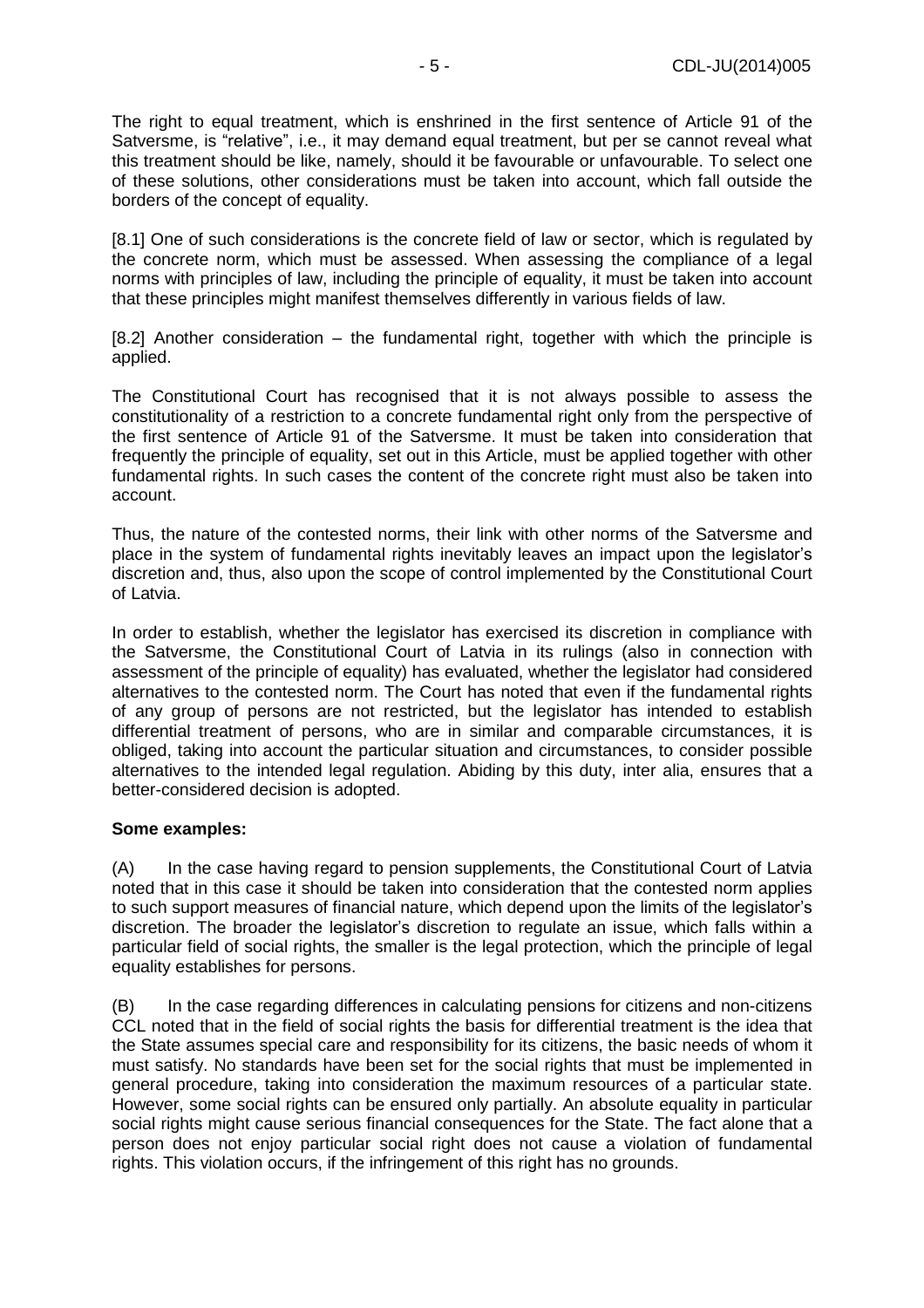The Constitutional Court of Latvia has assessed the principle of equality in interconnection with, for example, the right to health protection, the right to social security, the right to a fair court, the right to a vacation , the right to own property, etc.

[8.3] However, there is also a third consideration that must be taken into account in analysing, whether the principle of equality is complied with, – the Satversme (constitution) is a united whole, and the legal norms that it comprises are closely interconnected. Each norm of the Satversme has a concrete place in the constitutional system. The Constitutional Court of Latvia has noted: to establish the content of particular norms in a more comprehensive and objective way, these should be interpreted in interconnection with other norms of the Satversme. The principle of the unity of the Satversme prohibits interpreting a particular constitutional norm in isolation from other norms of the Satversme, since the Satversme as a uniform document influences the scope and the content of each particular norm. Therefore, the smaller discretion is granted to the legislator by the Satversme, the stricter the Constitutional Court of Latvia should control the exercise of this discretion, and vice versa: the broader discretion the legislator has, the less Constitutional Court of Latvia should interfere in the exercise of this discretion. For example, if it is established that Article 91 of the Satversme requires unifying the treatment of comparable groups of persons, the Constitutional Court of Latvia can rule, what this treatment should be like, if the legislator's discretion is narrow, or it can entrust the Saeima with this choice, if the discretion is broad. Likewise, the actions by the Constitutional Court of Latvia and, if necessary, the stringency and particularity of requirements set for the legislator should depend upon the facts of the case under examination.

### **On the formula of assessment (methodology)**

[9] The Constitutional Court of Latvia, in order to assess, whether the contested norm complies with the principle of equality, usually takes the following successive steps, namely, it establishes:

1) whether and which persons (groups of persons) are in similar and according to definite criteria comparable circumstances;

2) whether the contested norm envisages equal or differential treatment of these persons; 3) whether this (differential) treatment has objective and reasonable grounds, i.e., whether it has a legitimate aim and whether the principle of proportionality has been complied with.

### [9.1] the first step – identification of comparable groups

In identifying comparable groups, namely, persons, who are in similar and according to definite criteria comparable circumstance, the Constitutional Court of Latvia verifies the arguments provided by the applicant and the institution that has adopted the contested norm, often disagreeing that the indicated groups are comparable.

Sometimes the Court does not support these proposals. For example, in the case regarding pension supplements, CCL did not agree with any of the parties regarding the comparable groups they had indicated. The evaluation offered by participants of the case, regarding which persons are in similar and comparable circumstances, could not be used. If the Applicant's argument were recognised as valid, a situation would arise, in which a term set by the legislator would always create two groups of persons and also differential treatment of them. The argument offered by the Saeima (the Parliament), in its turn, would mean that the term set in the law could never be examined from the vantage point of equality, since the changes in persons' rights or obligations after this term would always occur within the framework of a new regulation. The Court held that it would be reasonable to assume, in the context of the contested norm, that all those persons, who had been granted a pension and who had accrued insurance period prior to 31 December 1995, were in similar and comparable circumstances.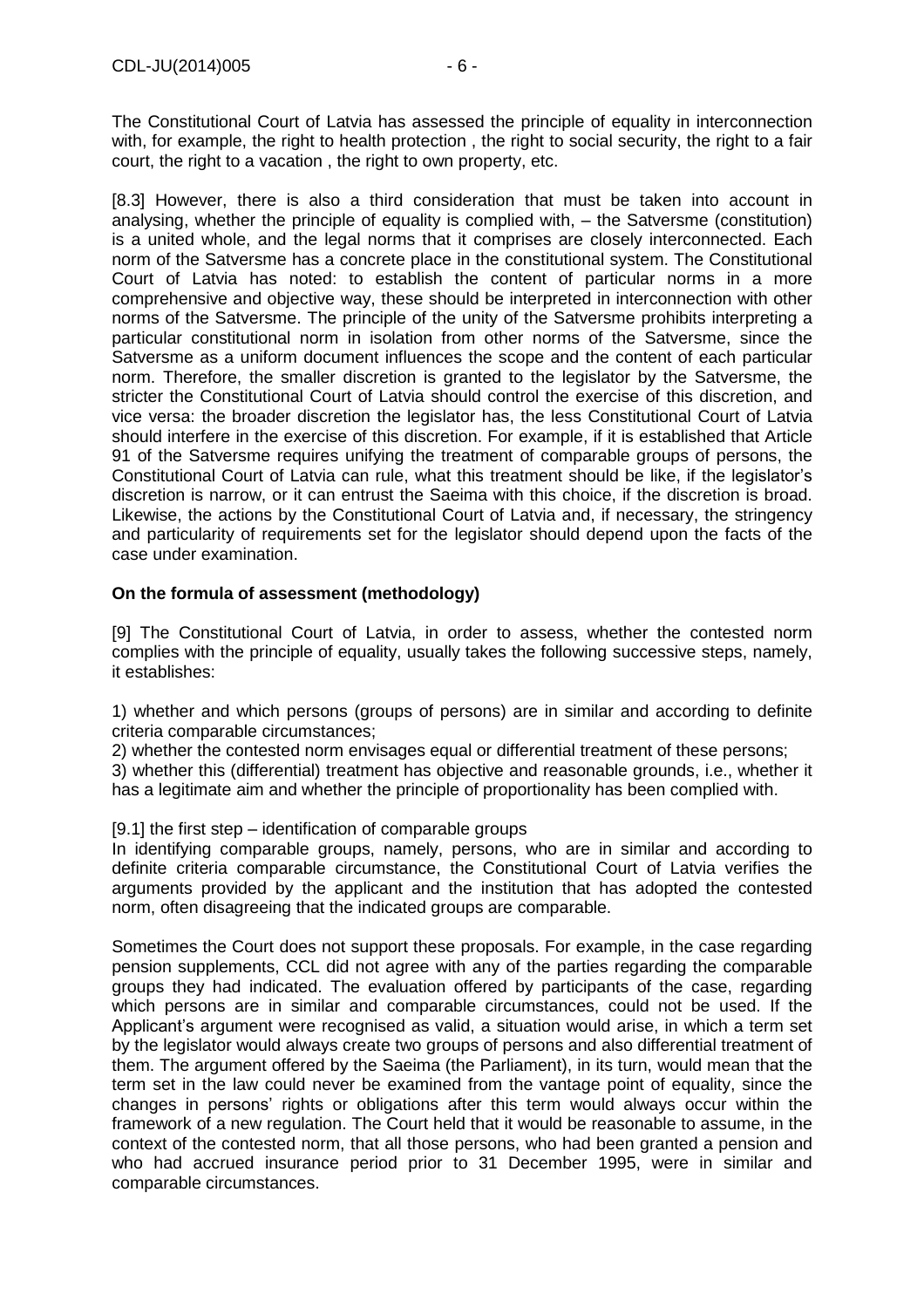Two situations are never totally identical. A situation, which has one or several shared features with the situation to be examined, should be chosen for comparison. Namely, to establish, whether and which groups of persons are in similar and comparable circumstances, the main feature uniting this group (common elements) should be identified.

[9.2] the second step – identification of differential treatment

Usually it is not difficult to assess this issue. When examining cases related to legal norms that pertain to respecting human rights, one of the initial tasks is to establish, whether a person's fundamental rights have been restricted. If a restriction exists vis-à-vis one group of persons, but it has not been established with regard to the other group – then differential treatment can be identified.

[9.3] the third step – justifying the differential treatment, i.e., identifying its aim and assessing its proportionality.

In assessing the proportionality, the Court establishes:

1) whether the measures used by the legislator are appropriate for reaching the legitimate aim;

2) whether such action is necessary, i.e., whether it would be possible to reach the legitimate aim by other measures, less restrictive to individual's rights and legitimate interests;

3) whether the legislator's action is proportional or commensurate, i.e., whether the benefit gained by society exceeds the damage inflicted upon the individual's rights and legal interests.

[10] Depending upon the circumstances, the Court may decide to stop assessment (if a violation or compliance is identified) during any of the steps. For example, if it establishes that comparable groups do no exist, it discontinues assessment. Likewise, assessment may be stopped upon establishing that differential treatment of comparable groups is not envisaged.

### **Some examples:**

(A) In the case regarding the requirements for official language proficiency set for local government members the applicant tried to prove that the following should be compared: (1) local government members, who are exempt from taking the official language proficiency test, and (2) local government members, who are not exempt from it. The Court established that the contested norm envisaged only one group of persons – all local government members, and the requirements regarding the official language proficiency were set equally to all of them. Thus, the Court established that the contested norm did not create two comparable groups, towards who differential treatment had been established, and stopped assessing already after the first "step".

(B) Also in the case on the accessibility of reimbursement medicines (on the procedure of reimbursing purchasing of medicines), in which the applicant held that the contested regulation created different procedure for reimbursing purchase of medicines for two groups of patients, CCL established that the indicated groups of persons were not in similar and comparable circumstances and that the contested norm was not incompatible with the principle of equality enshrined in the first sentence of Article 91 of the Satversme.

(C) Whereas in the case of parents' benefit (in connection with the birth of a child) CCL established that the contested norm envisaged differential treatment of persons, who were not in similar and comparable circumstances. Thus, such differential treatment is not incompatible with Article 91 of the Satversme (the principle of equality).